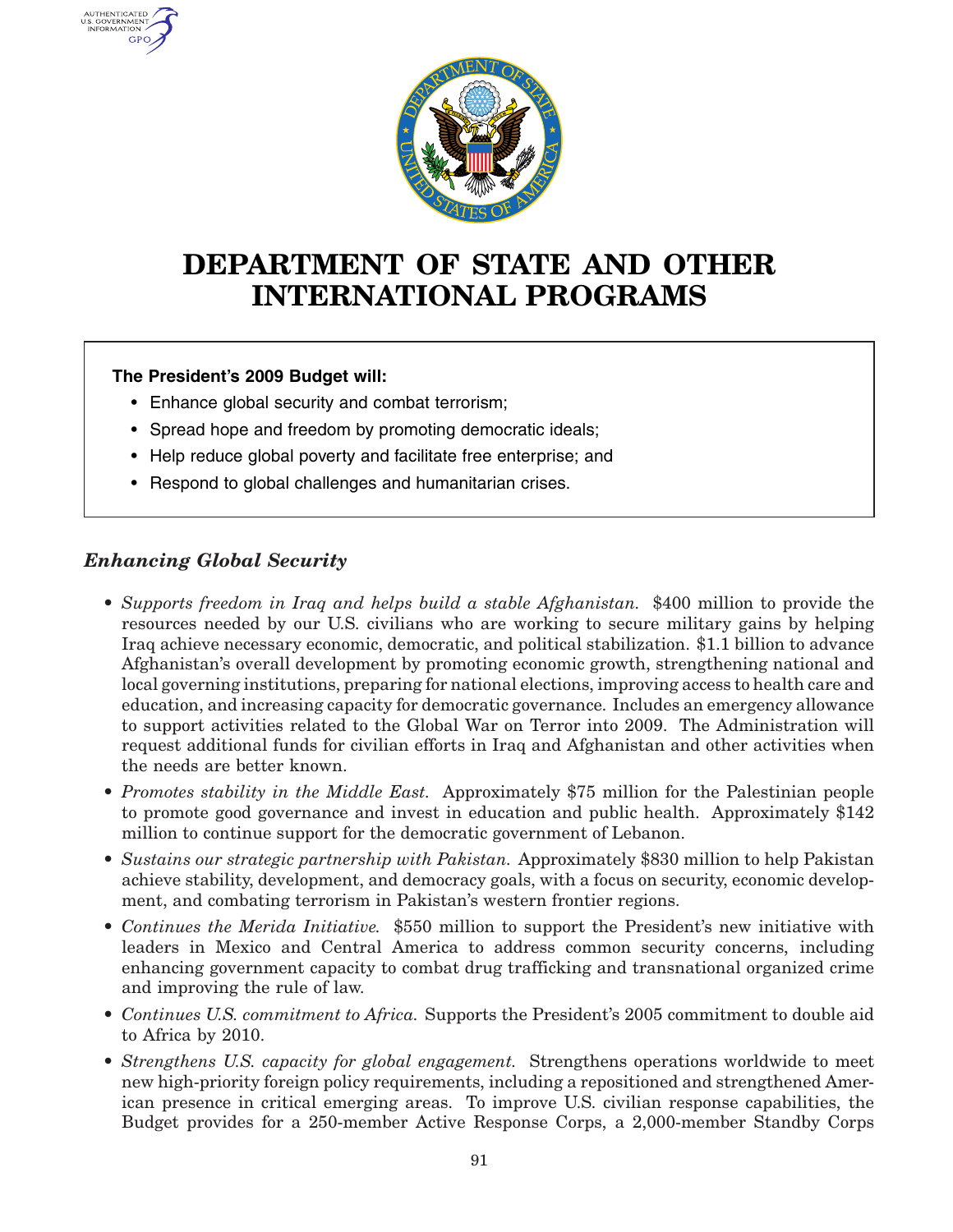across civilian Federal agencies, and <sup>a</sup> 2,000-person Civilian Reserve Corps made up of experts from outside the Federal Government who can quickly deploy in response to crises.

## *Spreading Hope and Freedom*

- *Promotes democratic transition.* The President has more than doubled funding for democracy, governance, and human rights programs since taking office, and the Budget continues to increase funding in these areas. The Budget supports countries that have committed to democratic reforms and human rights by helping them strengthen governance and the rule of law through programs that foster independent media, pluralist political parties, voter education, election monitoring, and human rights. Provides \$80 million for the National Endowment for Democracy.
- *Continues international broadcasting.* \$699 million for the Broadcasting Board of Governors to provide accurate and objective news and information about the United States and the world to international audiences via television, radio, and the Internet with <sup>a</sup> continued focus on broadcasting throughout the Middle East and to people living under tyranny in North Korea, Burma, Iran, and Cuba.
- *Supports international exchange programs.* \$522 million for educational and cultural exchange programs, including the newly launched Partnership for Latin American Youth, which will give thousands of students from Latin America the opportunity to study in the United States.

## *Helping to Reduce Poverty and Facilitate Free Enterprise*

- *Expands the President's Emergency Plan for AIDS Relief (PEPFAR).* Leading the global fight against the HIV/AIDS pandemic, the United States has provided \$18.8 billion for international HIV/AIDS programs since 2004. Based on the success of PEPFAR, the President announced PEPFAR II in May 2007 and committed to providing an additional \$30 billion over the next five years to treat 2.5 million people, prevent 12 million new infections, and care for 12 million afflicted people. The President's new commitment generated <sup>a</sup> matching pledge from other G-8 nations. The 2009 Budget provides \$6 billion for PEPFAR II.
- *Supports the President's Malaria Initiative.* \$300 million to reduce malariarelated deaths by 50 percent in 15 target African countries by 2010. By December 2007, 30 million people had been given life-saving preventative care or treatment.
- *Expands education for the world's poorest children.* The President committed to providing an additional four million students with access to quality basic education through 2012. The Budget includes funding for basic education that will lead to well over <sup>a</sup> four-fold increase in funding since the President took office.
- *Promotes poverty reduction through good governance.* \$2.225 billion for the Millennium Challenge Corporation



Source: USAID

Children in Central Asia learn about the joy of reading during <sup>a</sup> National Reading Day supported by USAID.

(MCC). Fifteen partner countries are currently working with MCC to implement compacts to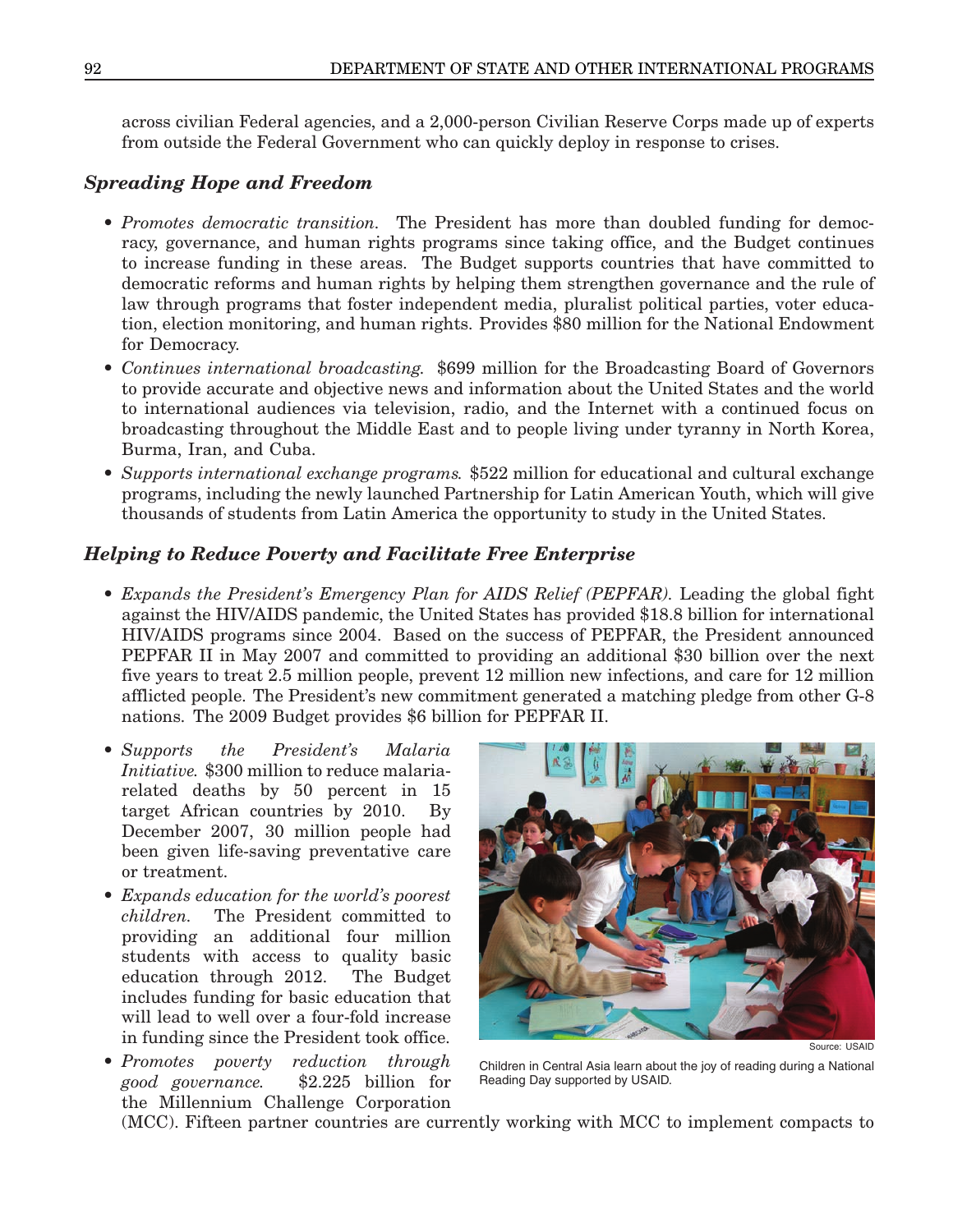improve agricultural productivity, modernize infrastructure, expand private land ownership, improve health systems, and improve access to credit for small business and farmers. MCC compacts encourage governments that have made <sup>a</sup> commitment to democratic governance, accountability, and investment in their human capital.

• *Promotes economic growth and sustainable development.* Trade and investment are the primary engines of economic growth and lift people out of poverty. The Administration is pursuing and implementing agreements that reduce barriers to trade and investment in developing countries. The Budget provides funding for trade capacity building and other economic assistance to promote entrepreneurship and investment in developing countries. The Budget also fully funds the U.S.'s commitment to the Multilateral Debt Relief Initiative that forgives the debt of highly-indebted developing countries and thus allows them to invest their resources in human capital and development.

## *Responding to Global Challenges and Humanitarian Needs*

- *Responds to Sudan's humanitarian needs.* The United States is the world's leader in providing food, water, sanitation, and other assistance to the people of Sudan, and the Budget continues these humanitarian assistance efforts.
- *Promotes the President's Climate Change Initiative.* Promotes the adoption of clean energy technology, helps countries adapt to climate change, and encourages sustainable forest management. Includes \$400 million for <sup>a</sup> new international clean technology fund in 2009 as part of an overall three-year contribution of \$2 billion. This clean technology fund will help developing countries leverage private financing and address the growing challenge of accelerating greenhouse gas emissions.
- *Supports International Energy Cooperation.* Supports the Asia-Pacific Partnership, which has initiated nearly 100 projects and actions focusing on promoting energy security, reducing air pollution, and addressing climate change in ways that foster sustainable economic growth and poverty reduction.
- *Promotes peace.* \$1.5 billion for United Nations peacekeeping missions to end conflicts, restore peace, and strengthen regional stability, including missions in Sudan, Congo, Liberia, Lebanon, and Haiti.
- *Protects refugees.* Approximately \$809 million for basic life-sustaining support and protection of refugees, conflict victims, and internally displaced persons overseas. Where voluntary return for refugees is not <sup>a</sup> viable option, the United States continues to lead the international community in resettling refugees.

## *Major Savings and Reforms*

- The Department of State and the United States Agency for International Development (USAID) are eliminating the duplication of overseas services and have already consolidated approximately 15 administrative support functions and related infrastructure at nearly half of USAID missions located in new embassy compounds.
- The Administration is seeking authority to use up to 25 percent of the P.L. 480 Title II food aid appropriation for local and regional procurement of food aid in order to improve the cost effectiveness and response time of this program.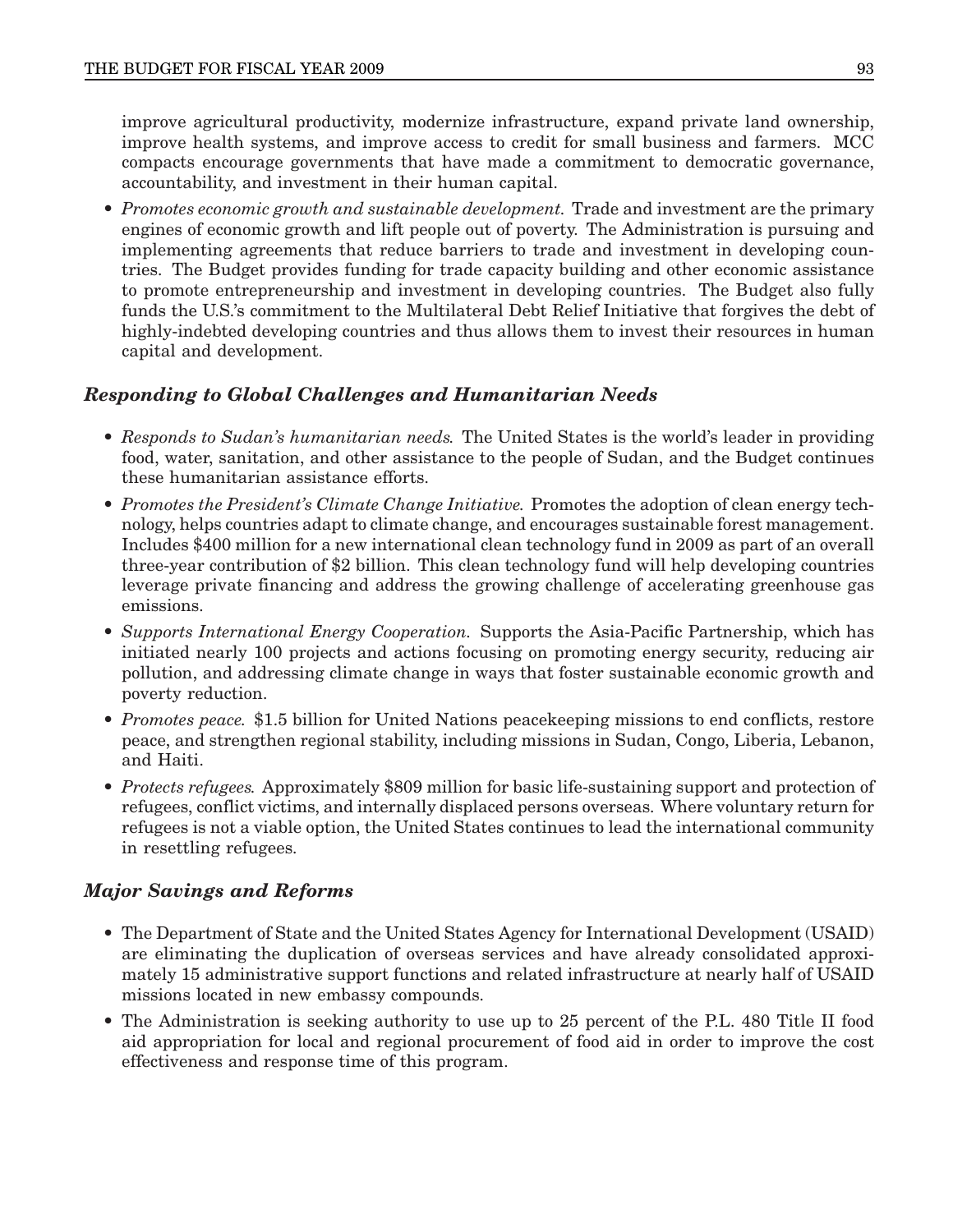#### *Since 2001, the Administration has:*

- Established and led international coalitions to combat terrorists who threaten U.S. interests at home and abroad.
- Launched PEPFAR that to date has funded life-saving antiretroviral treatment for approximately 1.36 million people in 15 focus countries heavily afflicted with HIV/AIDS and provided care services and prevention awareness to millions more.
- Provided humanitarian assistance to people affected by the continuing violence in the Darfur region of Sudan, drought and conflict in the Horn of Africa, the 2004 tsunami in Southeast Asia, the recent cyclone in Bangladesh, and other natural and manmade disasters.
- Transformed America's diplomatic presence overseas, constructing 52 new secure overseas diplomatic facilities, repositioning staff overseas to higher priority locations, and developing an active response corps within the Department to deploy quickly and respond to crises.

## **Department of State and Other International Programs**

|                                                              | 2007<br><b>Actual</b> | <b>Estimate</b> |        |
|--------------------------------------------------------------|-----------------------|-----------------|--------|
|                                                              |                       | 2008            | 2009   |
| <b>Spending</b>                                              |                       |                 |        |
| Discretionary Budget Authority:                              |                       |                 |        |
|                                                              | 4,339                 | 4.545           | 5,364  |
|                                                              | 446                   | 501             | 522    |
|                                                              | 1,491                 | 1,426           | 1,790  |
|                                                              | 1,135                 | 1,223           | 1,497  |
|                                                              | 1,151                 | 1,343           | 1,529  |
|                                                              | 2,268                 | 2,314           | 3,154  |
|                                                              | 3,247                 | 4,662           | 4,779  |
|                                                              | 473                   | 556             | 1,202  |
|                                                              | 722                   | 320             | 407    |
|                                                              | 833                   | 823             | 764    |
| Non-proliferation, Anti-terrorism, Demining Programs         | 406                   | 483             | 499    |
|                                                              | 4,561                 | 4,451           | 4,812  |
|                                                              | 274                   | 294             | 276    |
| Assistance for Independent States of the Former Soviet Union | 452                   | 397             | 346    |
|                                                              | 1,740                 | 1,714           | 1,578  |
|                                                              | 1,509                 | 1,624           | 1,639  |
|                                                              | 627                   | 630             | 767    |
|                                                              | 647                   | 670             | 699    |
|                                                              | 1,752                 | 1,544           | 2,225  |
|                                                              | 38                    | 1               | 3      |
|                                                              | $-192$                | $-165$          | $-170$ |
|                                                              | 320                   | 331             | 344    |
|                                                              | 1,243                 | 1,277           | 2,071  |

(In millions of dollars)